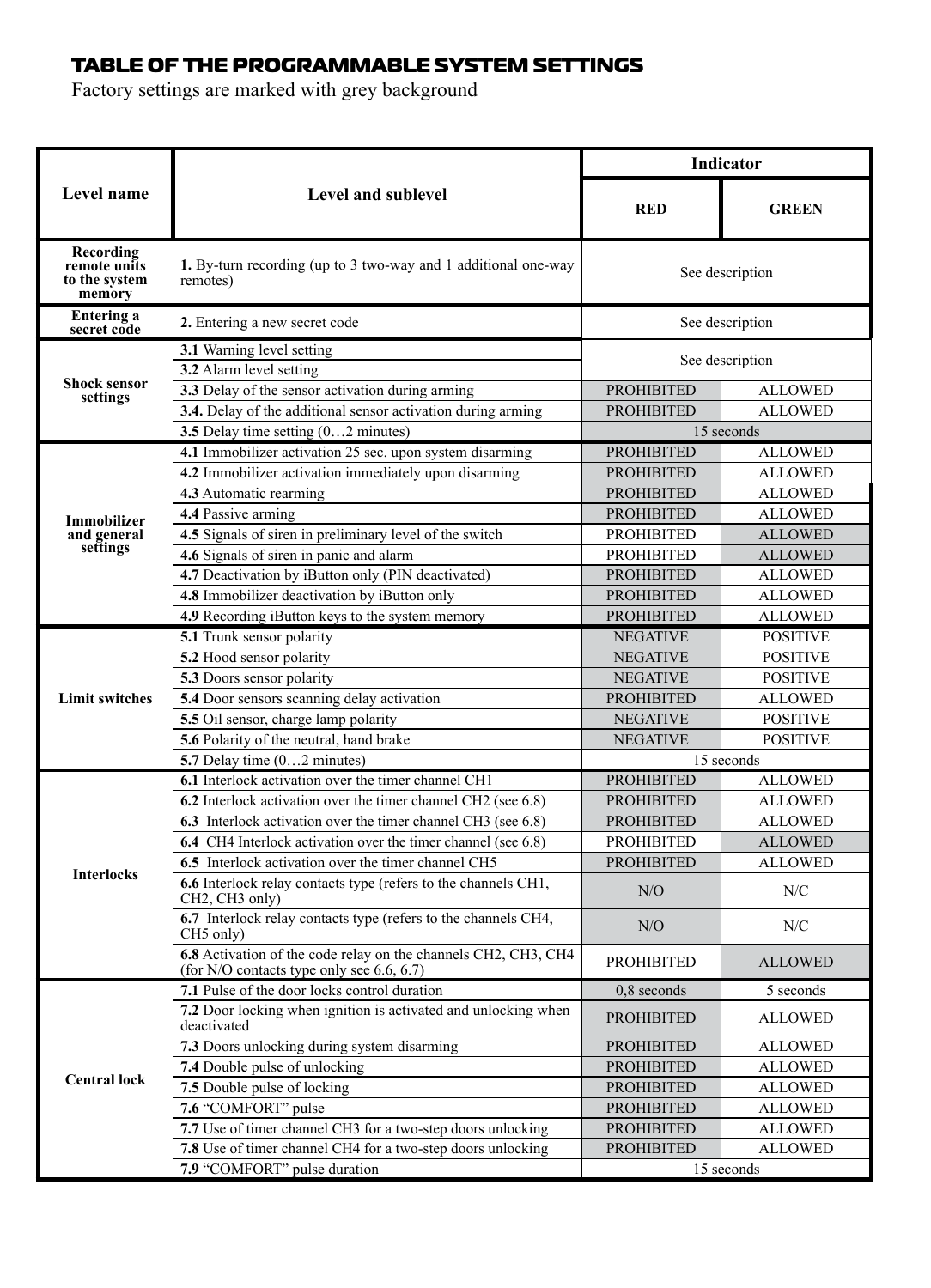|                                           | 8.1 Trunk lock control over timer channel CH1                                                   | <b>PROHIBITED</b>                      | <b>ALLOWED</b>                   |
|-------------------------------------------|-------------------------------------------------------------------------------------------------|----------------------------------------|----------------------------------|
|                                           | 8.2 Trunk lock control over timer channel CH2                                                   | <b>PROHIBITED</b>                      | <b>ALLOWED</b>                   |
|                                           | 8.3 Trunk lock control over timer channel CH3                                                   | <b>PROHIBITED</b>                      | <b>ALLOWED</b>                   |
| <b>Trunk lock</b>                         | 8.4 Trunk lock control over timer channel CH4                                                   | <b>PROHIBITED</b>                      | <b>ALLOWED</b>                   |
|                                           | 8.5 Trunk lock control over timer channel CH5                                                   | <b>PROHIBITED</b>                      | <b>ALLOWED</b>                   |
|                                           | 8.6 Pulse of the trunk lock control duration                                                    | 0,8 seconds                            | 5 seconds                        |
|                                           | 9.1 IB/TT control over the timer channel CH1                                                    | <b>PROHIBITED</b>                      | <b>ALLOWED</b>                   |
|                                           | 9.2 IB/TT control over the timer channel CH2                                                    | <b>PROHIBITED</b>                      | <b>ALLOWED</b>                   |
|                                           | 9.3 IB/TT control over the timer channel CH3                                                    | <b>PROHIBITED</b>                      | <b>ALLOWED</b>                   |
| <b>Ignition backup</b>                    | 9.4 IB/TT control over the timer channel CH4                                                    | <b>PROHIBITED</b>                      | <b>ALLOWED</b>                   |
| $(IB)/turbo-$<br>timer (TT)               | 9.5 IB/TT control over the timer channel CH5                                                    | <b>PROHIBITED</b>                      | <b>ALLOWED</b>                   |
| function                                  | 9.6 Turbo-timer 30 seconds                                                                      | <b>PROHIBITED</b>                      | <b>ALLOWED</b>                   |
|                                           | 9.7 Turbo-timer 1 minute                                                                        | <b>PROHIBITED</b>                      | <b>ALLOWED</b>                   |
|                                           | 9.8 Turbo-timer 2 minutes                                                                       | <b>PROHIBITED</b>                      | <b>ALLOWED</b>                   |
|                                           | 9.9 Ignition backup time (02 hours)                                                             |                                        | 20 minutes                       |
|                                           | 10.1 "Anti Hijack" mode                                                                         | <b>PROHIBITED</b>                      | <b>ALLOWED</b>                   |
| <b>Specialty</b><br>features              | 10.2 Restoring factory settings                                                                 | <b>PROHIBITED</b>                      | <b>ALLOWED</b>                   |
|                                           | 10.3 Use of a one-way remote control unit                                                       | <b>PROHIBITED</b>                      | <b>ALLOWED</b>                   |
|                                           | 11.1 Activate when arming the system                                                            | <b>PROHIBITED</b>                      | <b>ALLOWED</b>                   |
|                                           | 11.2 Activate when disarming the system                                                         | <b>PROHIBITED</b>                      | <b>ALLOWED</b>                   |
|                                           | 11.3 Activate when switching ignition on                                                        | <b>PROHIBITED</b>                      | <b>ALLOWED</b>                   |
| <b>Timer channel</b>                      | 11.4 Activate when switching ignition off                                                       | <b>PROHIBITED</b>                      | <b>ALLOWED</b>                   |
| CH1 (events of<br>activation)             | 11.5 Activate during alarm response                                                             | <b>PROHIBITED</b>                      | <b>ALLOWED</b>                   |
|                                           | 11.6 Activate when disabling alarm                                                              | <b>PROHIBITED</b>                      | <b>ALLOWED</b>                   |
|                                           | 11.7 To activate by triggering from the remote's button                                         | <b>PROHIBITED</b>                      | <b>ALLOWED</b>                   |
|                                           | 11.8 To activate without time limits                                                            | <b>PROHIBITED</b>                      | <b>ALLOWED</b>                   |
|                                           |                                                                                                 |                                        |                                  |
|                                           | 11.9 Activate temporally $(02$ minutes)                                                         |                                        | 0.8 seconds                      |
|                                           | 12.1 Activate when arming the system                                                            | <b>PROHIBITED</b>                      | <b>ALLOWED</b>                   |
|                                           | 12.2 Activate when disarming the system                                                         | <b>PROHIBITED</b>                      | <b>ALLOWED</b>                   |
|                                           | 12.3 Activate when switching ignition on                                                        | <b>PROHIBITED</b>                      | <b>ALLOWED</b>                   |
| <b>Timer channel</b>                      | 12.4 Activate when switching ignition off                                                       | <b>PROHIBITED</b>                      | <b>ALLOWED</b>                   |
| CH2 (events of                            | 12.5 Activate during alarm response                                                             | <b>PROHIBITED</b>                      | <b>ALLOWED</b>                   |
| activation)                               | 12.6 Activate when disabling alarm                                                              | <b>PROHIBITED</b>                      | <b>ALLOWED</b>                   |
|                                           | 12.7 To activate by triggering from the remote's button                                         | <b>PROHIBITED</b>                      | <b>ALLOWED</b>                   |
|                                           | 12.8 To activate without time limits                                                            | <b>PROHIBITED</b>                      | <b>ALLOWED</b>                   |
|                                           | 12.9 Activate temporally (02 minutes)                                                           |                                        | 0.8 seconds                      |
|                                           | 13.1 Activate when arming the system                                                            | <b>PROHIBITED</b>                      | <b>ALLOWED</b>                   |
|                                           | 13.2 Activate when disarming the system                                                         | <b>PROHIBITED</b>                      | <b>ALLOWED</b>                   |
|                                           | 13.3 Activate when switching ignition on                                                        | <b>PROHIBITED</b>                      | <b>ALLOWED</b>                   |
| <b>Timer channel</b>                      | 13.4 Activate when switching ignition off                                                       | <b>PROHIBITED</b>                      | <b>ALLOWED</b>                   |
| CH <sub>3</sub> (events of<br>activation) | 13.5 Activate during alarm response                                                             | <b>PROHIBITED</b>                      | <b>ALLOWED</b>                   |
|                                           | 13.6 Activate when disabling alarm                                                              | <b>PROHIBITED</b>                      | <b>ALLOWED</b>                   |
|                                           | 13.7 To activate by triggering from the remote's button                                         | <b>PROHIBITED</b>                      | <b>ALLOWED</b>                   |
|                                           | 13.8 To activate without time limits                                                            | <b>PROHIBITED</b>                      | <b>ALLOWED</b>                   |
|                                           | 13.9 Activate temporally (02 minutes)                                                           |                                        | 0.8 seconds                      |
|                                           | 14.1 Activate when arming the system                                                            | <b>PROHIBITED</b>                      | <b>ALLOWED</b>                   |
|                                           | 14.2 Activate when disarming the system                                                         | <b>PROHIBITED</b>                      | <b>ALLOWED</b>                   |
|                                           | 14.3 Activate when switching ignition on                                                        | <b>PROHIBITED</b>                      | <b>ALLOWED</b>                   |
| <b>Timer channel</b>                      | 14.4 Activate when switching ignition off                                                       | <b>PROHIBITED</b>                      | <b>ALLOWED</b>                   |
| CH4 (events of<br>activation)             | 14.5 Activate during alarm response                                                             | <b>PROHIBITED</b>                      | <b>ALLOWED</b>                   |
|                                           | 14.6 Activate when disabling alarm                                                              | <b>PROHIBITED</b>                      | <b>ALLOWED</b>                   |
|                                           | 14.7 To activate by triggering from the remote's button<br>14.8 To activate without time limits | <b>PROHIBITED</b><br><b>PROHIBITED</b> | <b>ALLOWED</b><br><b>ALLOWED</b> |